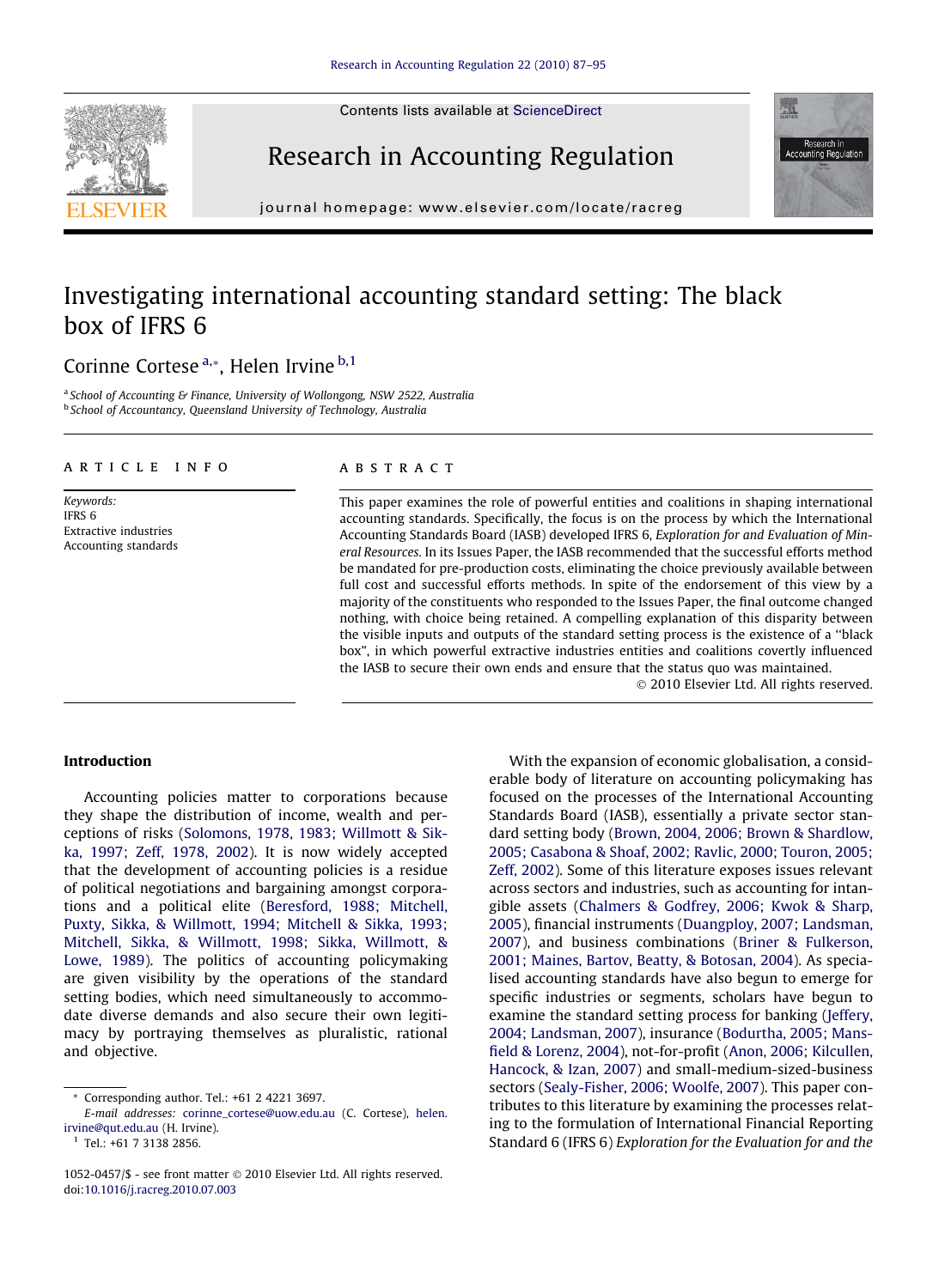Evaluation of Mineral Resources. This standard is of particular significance to the extractive industries, which comprise oil, gas and mining companies.

An important issue in extractive industries accounting is the way pre-production activities, also known as exploration and evaluation activities, are accounted for. Historically, there have been two methods employed, the full cost method and the successful efforts method<sup>2</sup>. Under the full cost method, all acquisition, exploration, and drilling costs, including those relating to unsuccessful activities, may be capitalised and carried forward until such time as they can be written off against revenue from successful projects [\(Flory & Grossman, 1978\)](#page--1-0). In contrast, under the successful efforts method, only those pre-production costs that relate directly to successful projects can be matched against revenue from the successful project [\(Katz, 1985](#page--1-0)). While both approaches are based on the historical cost concept of accounting, the method that produces the most favourable results depends on whether the reporting entity is small and in its early stages of exploration, or larger and more able to absorb the cost of unsuccessful efforts [\(Katz, 1985; Van](#page--1-0) [Riper, 1994\)](#page--1-0). The full cost versus successful efforts issue first became controversial in the United States (US) in the late 1960s when the Financial Accounting Standards Board (FASB) sought to narrow accounting alternatives and require oil and gas companies to reporting according to the successful efforts method [\(Van Riper, 1994\)](#page--1-0). The effect on profits calculated under each method can be substantial; a recent switch in methods from full cost to successful efforts accounting caused one UK oil producer to restate its profits from \$44 million to \$22 million ([Neveling, 2005\)](#page--1-0).

The extractive industries is a sector dominated by global corporations and powerful extractive industries bodies whose income in many cases dwarfs the gross domestic product of many nation states [\(Cortese, Irvine, & Kaidonis,](#page--1-0) [2009](#page--1-0)). The purpose of this paper is to examine the role these powerful entities and coalitions play in shaping international accounting standards and recognise that their contributions may not always be visible but their influence certainly exists and permeates the accounting standard setting process.

To advance the analysis, this paper is constructed in the following sections. First, the black box concept is proposed as a means for understanding and examining the international accounting standard setting process [\(Hodges & Mel](#page--1-0)[lett, 2008\)](#page--1-0). This is followed by a discussion of standard setting and IFRS 6, which contextualises the  $IASB<sup>3</sup>$  and its processes, presents an overview of the extractive industries and provides evidence of the enormous economic strength of this sector. The visible inputs, for example, the exposure draft and responses, are examined in light of the visible output of the standard setting process, IFRS 6. Concluding comments reflect on the disconnect between the visible input and visible output and infer the existence of a black box in the standard setting process within which the unseen influences of powerful constituents act as a countervailing force against visible opinion.

### The black box

Much of the extant research on accounting and the extractive industries has been based on the assumption that ''facts" can be gained by observation of consistencies and causal relationships, which are then assembled into generalisable empirical patterns of accounting practice [\(Agger, 1998; Chua, 1986; Hopper, Annisette, Dastoor,](#page--1-0) [Uddin, & Wickramasinghe, 1995; Lodh & Gaffikin, 1997;](#page--1-0) [Mouck, 1992\)](#page--1-0). A multitude of investigations into accounting for the extractive industries emerged following the FASB's controversial proposal in the late 1970s to eliminate the full cost method of accounting for pre-production activities and require entities to report under the successful efforts method. Many of these studies examined the market effects of the proposed change in accounting method [\(Amernic, 1979; Baker, 1976; Collins & Dent, 1979; Dyckman,](#page--1-0) [1979; Dyckman & Smith, 1979; Lawrie, 1986](#page--1-0)). Other research investigated the relationship between the choice of the full cost or successful efforts method and company characteristics such as size, age, exploration aggressiveness and/or success, and demand for capital ([Deakin, 1979;](#page--1-0) [Lilien & Pastena, 1981](#page--1-0)). Research also attempted to predict reasons for switching between accounting methods [\(Johnson & Ramanan, 1988; Nichols, 1993\)](#page--1-0), and tested the relationship between successful efforts and full cost data and company share price [\(Al Jabr & Spear, 2004;](#page--1-0) [Bandyopadhyay, 1994; Berry et al., 1985; Bryant, 2003\)](#page--1-0).

Given the positivist, statistics-based research that has dominated this area, there is space in the literature for a study of the process of setting an international accounting standard and the influences that shape IFRSs. It is important that the process be seen as subjectively created and grounded in social and historical practices ([Hines, 1988;](#page--1-0) [Miller, 1994; Walker & Robinson, 1993, 1994](#page--1-0)). It is important to recognise the efforts of participants within standard setting processes and their influence over the content of rules developed and also the institutional environment within which these rules are considered ([Brown, 2004,](#page--1-0) [2006; Brown & Shardlow, 2005; Zeff, 2002\)](#page--1-0).

[Hodges and Mellett \(2002\)](#page--1-0) provide an example of research into the process of accounting standard setting. They examined the UK standard setting process and raised the notion that unseen or hidden influences could also play a role in the standard setting process. They stressed that investigations should not be restricted to observable lobbying activity and public submission statements, arguing that extant accounting standard setting literature did not sufficiently acknowledge influences that were not publicly visible [\(Hodges & Mellett, 2002\)](#page--1-0). In a follow up to their 2002 study, [Hodges and Mellett \(2005\)](#page--1-0) conducted a series of interviews and found that there was considerable discussion between regulators and interested parties

<sup>&</sup>lt;sup>2</sup> A derivative of the successful efforts method, known as the Area of Interest method, was developed by Australian accounting standard setters in the 1970s. This method allows costs to be capitalised when they relate to a successful venture, which is defined within a specific area of interest such as a single mine or a separate oil or gas field (Australian Accounting Standards Board, 1989).

<sup>&</sup>lt;sup>3</sup> The International Accounting Standards Board (IASB) was formed in 2001. Its predecessor, the International Accounting Standards Committee, was initially responsible for adding the extractive industries project to its agenda.